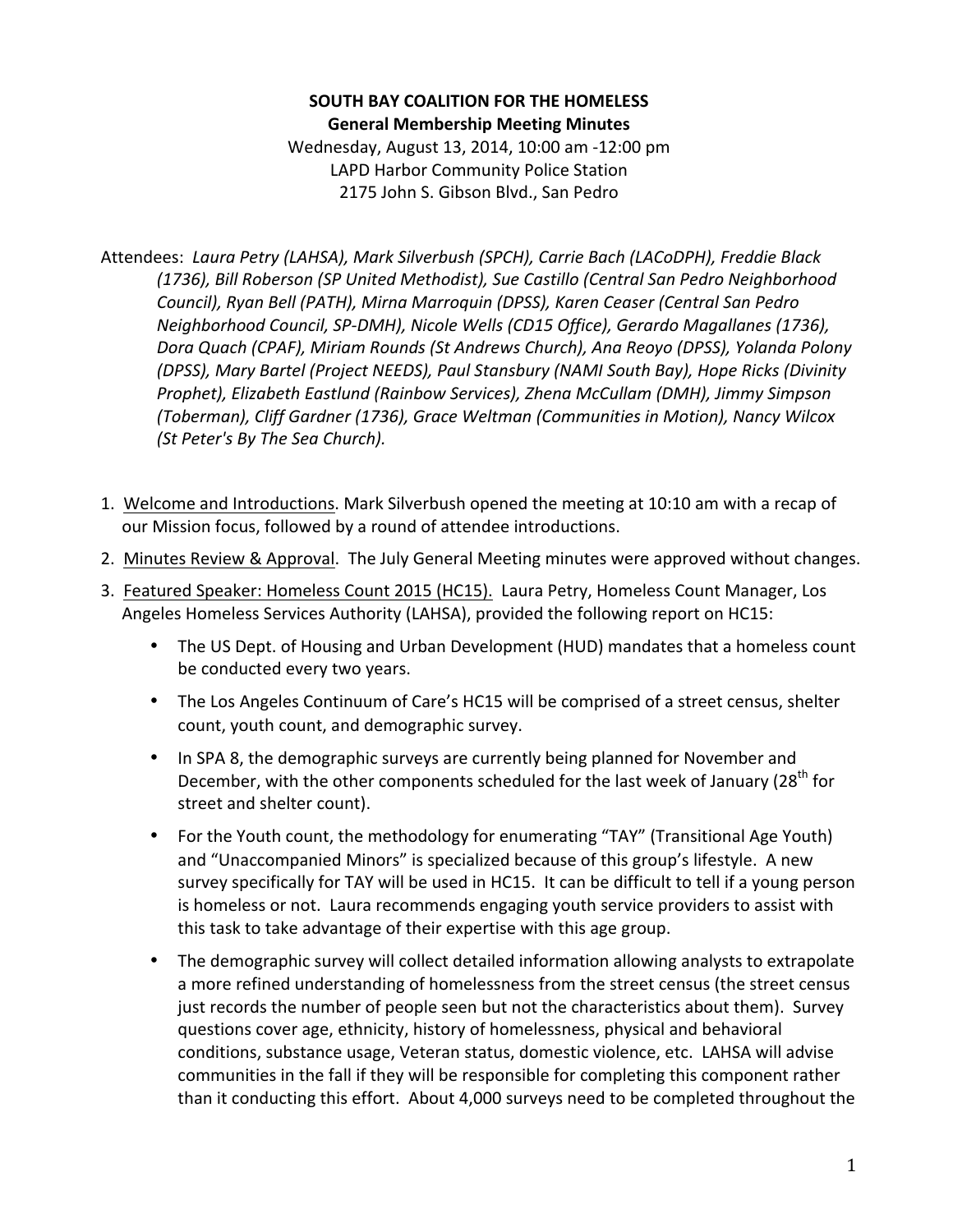county. Mark commented it can be tricky for community volunteers to work this task while ensuring consistency throughout the county.

- LASHA is hiring one full-time temporary person per Service Planning Area (SPA) to plan and oversee HC15 in that region. This person will be identified by mid-September.
- "Opt-In" program: Cities and communities can "opt-in" and be responsible for completing all the census tracks for their area. This will allow them to have detailed statistics broken out for their city of what homelessness looked like the night of the Count. During the last homeless count in 2013 (HC13), SPA 8 had 18 of its 27 communities opt-in.
- LAHSA will set up a "pre-registration" page to start recruiting volunteers. NationBuilder will be used.
- A survey was conducted in Spring 2013 to elicited feedback on HC13. LAHSA staff will be reviewing this for recommended changes to HC15.
- A question was asked about coupling the demographic survey with the VI-SPDAT (i.e., the assessment tool used for Coordinated Entry System). While there is overlap between the two, they are not interchangeable.
- Mark stressed the importance of the Homeless Count. These are the official stats for LA's Continuum of Care. It affects LAHSA's and the County's planning, the identification of gaps, as well as high concentration areas so increased allocation of funding is designated for those areas.
- SBCH Involvement with HC15. Mark and Nancy Wilcox suggested a few strategies for how the Coalition could be involved in HC15: First, encourage a wide and active participation for Opt-In cities. For those cities that do not do this, we might take responsibility for a few of them based on achieving a large geographic SPA coverage, or perhaps based on those sub-regions where there are many living in homelessness. This will be revisited at subsequent General meetings.

## 4. Retreat Report Back.

• Mark gave a summary of the May 2014 Retreat held three weeks ago. Our first Retreat in May 2013 focused on reexamining our Coalition's mission and where we would concentrate our efforts, which were primarily in developing its membership, resource guides, and coordination efforts. The 2014 Retreat defined the next set of near-term priorities and identify more participation opportunities.

It was suggested we consider changing our name to be more action oriented: "South Bay Coalition to End Homelessness." We will also revisit the day/time when we hold our General Meetings to determine if a change would accommodate more people's schedule.

At the Retreat, we had three parallel breakout sessions corresponding to our Mission Statement components (please see the attached handout notes for more details).

• "Coordination" Breakout. Carrie Bach and Sue Castillo reported back on this from the notes provided by Emma Ogley-Oliver. She created a chart highlighting a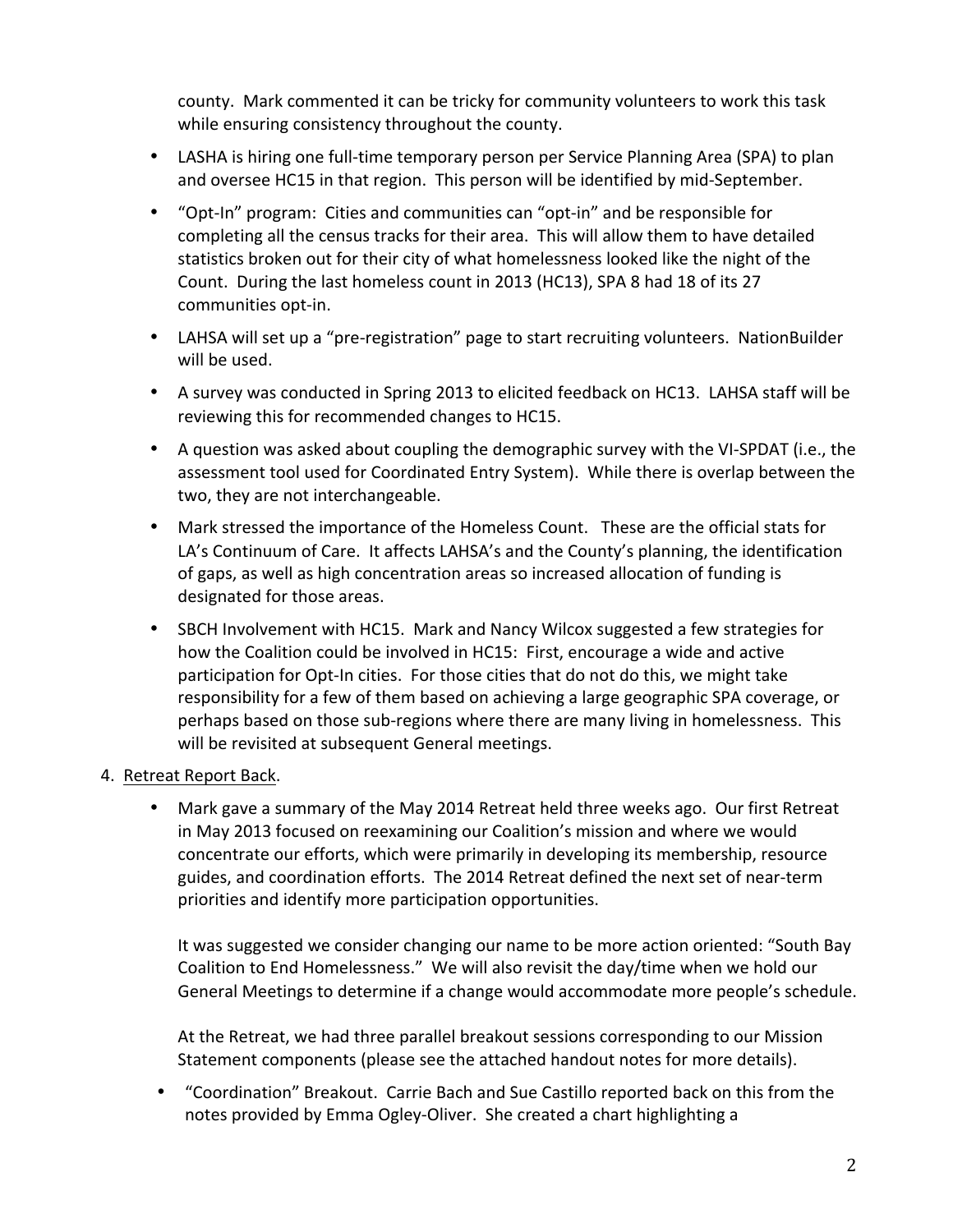comprehensive set of Objectives, Outcomes, and Activities the breakout group developed including governance structure; financial security; website; homeless registry; outreach plan; homeless registry creation; membership growth; and connection to health and housing services.

- "Education/Communication" Breakout. Nancy gave a report from notes Misty Jesse generated that identified the development of our website; marketing to promote SBCH; name and logo change; and completing the resource guides.
- "Advocacy" Breakout. Paul Stansbury held the initial meeting for the newly formed committee. His report covered both the Retreat discussions as well as this first meeting. Topics identified included the areas targeted for advocacy; the creation of a database containing elected officials, key organizational contacts, media contacts containing procedures, deadlines for submitting articles to various news outlets; and the development of materials that can be used when meeting with groups or public officials.
- SBCH has free conference call capabilities; see Mark or Nancy for details.
- Five committees were formed, each tasked with looking into those areas the attendees felt were the most critical to address: Advocacy, Website, Governance, Membership, and Publicity. Meeting information will be send with the weekly Announcements emails. Contact Nancy for more information.
- 5. Co-Chair's Report.
	- Nancy attended the National Alliance to End Homelessness (NAEH) Conference held in DC last month. Attendees get a different perspective as to how our area compares/contrasts to others, as well as solutions, best practices, priorities for upcoming HUD funding. She recommends everyone attend if the opportunity presents itself. The next NAEH conference in February focusing on Family and Youth Homelessness will be held in San Diego.
	- She also attended United Way's "Veterans Summit" where First Lady Michelle Obama spoke. Los Angeles Mayor Eric Garcetti had just signed onto the Mayor's Challenge to End Veteran Homelessness by 2016. His speech focused on both providing housing as well as job creation.
	- The City of LA is considering creating a new "Homeless Coordinator/Czar" whose focus will be on coordinating services with the city.

## 6. Member Agency Announcements.

- Sue Castillo: "Pop-Up Event" at Gaffey and 9<sup>th</sup>, Regional Library near Harbor Interfaith Services. Sue suggests SBCH has a presence at this recurring event. Mark asked for information sheet.
- Karen Ceaser: San Pedro DMH is holding a "DMH Work Fair" on October 21<sup>st</sup> for exoffenders to help them get jobs. If anyone knows of an employer that would be willing to hire them, please let her know. She will provide a flyer by next month's meeting. Maria Salas is the contact at DMH for this event. Businesses get up to a \$9,000 tax credit plus a financial bond as incentive to hire them.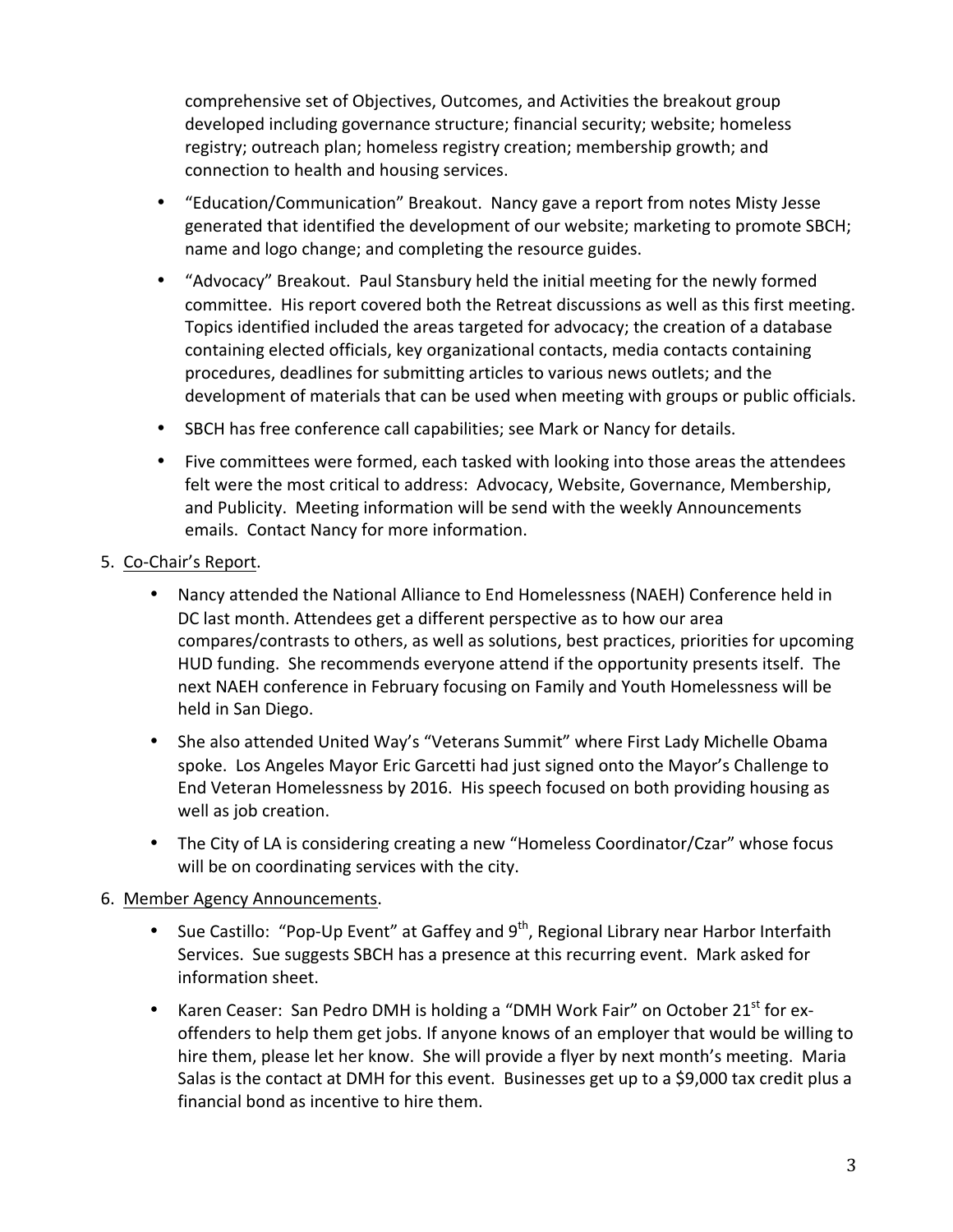Nancy suggested she get in contact with Peggy Edwards who heads the Prisoner Re-Alignment (LARRP) program.

- Paul Stansbury: Announced the "NAMI Walks Los Angeles" that will be held on Saturday, October 11 at Grand Park in downtown Los Angeles.
- Cliff Gardner of 1736 Family Crisis Center: They provide rental assistance for veterans who are literally homeless and at-risk of homelessness through VA's Supportive Services for Veteran Families (SSVF) program.
- Grace Weltman: Homeless TAY & Foster Care Youth in South LA/SPA 6. Many agencies serving TAY are coming from the north end of SPA 8 so she encouraged our participation in this organization.

"Housing Institute" event is being held on  $9/25/14$ , 9 am  $-12$  pm: Flyer will be coming. Corporation for Supportive Housing has plans to expand housing for TAY.

- Ryan Bell of PATH (People Assisting The Homeless): 30 Year Gala will be held on October  $12^{th}$ .
- Dora Quach of CPAF (Center for Pacific Asian Families): Old cell phones are being collected by Verizon who will then donate \$5 to CPAF for each one. Donation box will be at our meetings through the end of this year.

The meeting adjourned at 12:08 pm.

Respectfully submitted by Carrie Bach.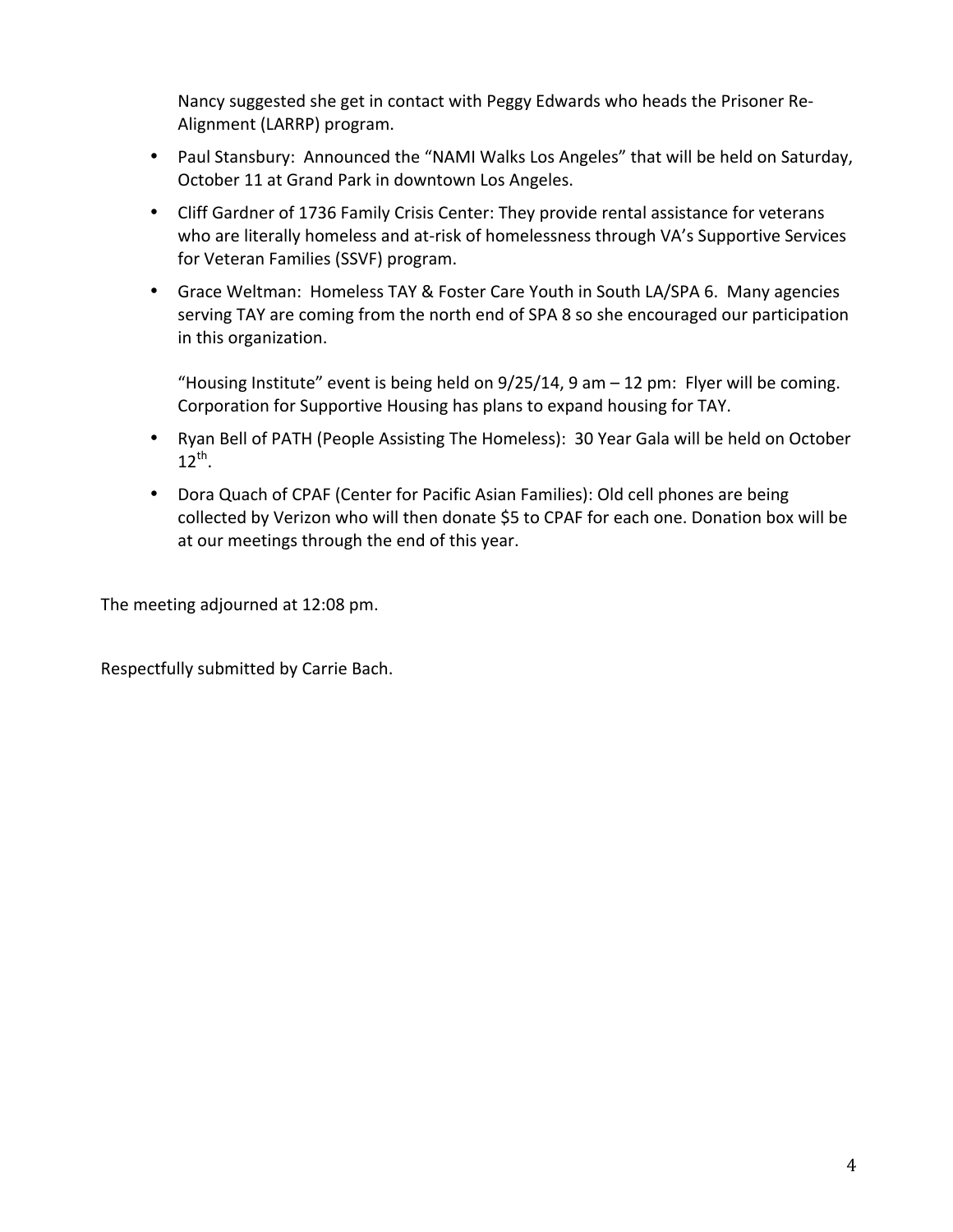# Workgroup Members:

Shari Weaver, Sue Castillo, Connie McOsker, Irma Valdez, Carrie Bach, & Emma Ogley-Oliver

| <b>Objective</b>                                   | <b>Outcome</b>                                                                   | <b>Activities</b>                                                                                                       |
|----------------------------------------------------|----------------------------------------------------------------------------------|-------------------------------------------------------------------------------------------------------------------------|
| <b>Identify service</b><br>gatekeepers             | Provide housing quickly and<br>efficiently                                       | Use intranet (SBCH) to share contact<br>information                                                                     |
| <b>Enhance governance</b><br>structure             | <b>Efficient meetings</b>                                                        | Sign-up to be added to agenda                                                                                           |
|                                                    | Revolving leadership                                                             | Develop election protocol                                                                                               |
|                                                    | Efficient delegation of tasks                                                    | Create organizational tree (coalition<br>chairs, workgroup chairs, members)                                             |
| <b>Develop financial</b><br>security (fundraising) | Create a funded position to allow<br>more people to engage in the<br><b>SBCH</b> | Identify grants, develop relationships<br>with funding agencies, write drafts for<br>grants, submit grants              |
| <b>Create effective web</b><br>presence            | Assign tasks among existing<br>members                                           | Members sign-up to work on tasks via<br>user-friendly content mgmt system                                               |
|                                                    | Orient new members to SBCH                                                       | Publicize organizational tree (coalition<br>chairs, workgroup chairs, members)                                          |
|                                                    | Communicate community events                                                     | Members post community events to the<br>calendar                                                                        |
|                                                    | Attract new members                                                              | Create orientation package for new<br>members (ask about new member<br>interests, acronyms,                             |
| <b>Create homeless</b><br>registry                 | ID needs of people experiencing<br>non-chronic homelessness                      | Volunteers build relationships with<br>homeless individuals via the VI-SPDAT                                            |
| Create outreach plan                               | ID needs of people experiencing<br>chronic homelessness                          | Volunteers build relationships with<br>homeless individuals via the VI-SPDAT                                            |
|                                                    | Build network of churches<br>addressing homelessness                             | Develop relationship with Cottonwood<br>Church                                                                          |
|                                                    | Maintain relationship with the Ad<br>Hoc Committee on<br>Homelessness (CSPNC)    | Maintain relationships with people<br>experiencing non-chronic homelessness<br>via a registry (inspired by K. Morrison) |
| <b>Volunteer</b><br><b>Maintenance</b>             | CES & Registry data collection                                                   | Training for CES and Registry<br>Health shots for data collection                                                       |
| <b>Identify member</b><br>strengths                | <b>Build coalition capacity</b>                                                  | Create membership profiles                                                                                              |
| <b>Connect health</b><br>services                  | Provide housing quickly and<br>efficiently                                       | Develop community health clinic<br>agreements (provide shots etc.)                                                      |
| <b>Build membership</b>                            | Create comprehensive network<br>to build resources                               | Contact landlords, business owners,                                                                                     |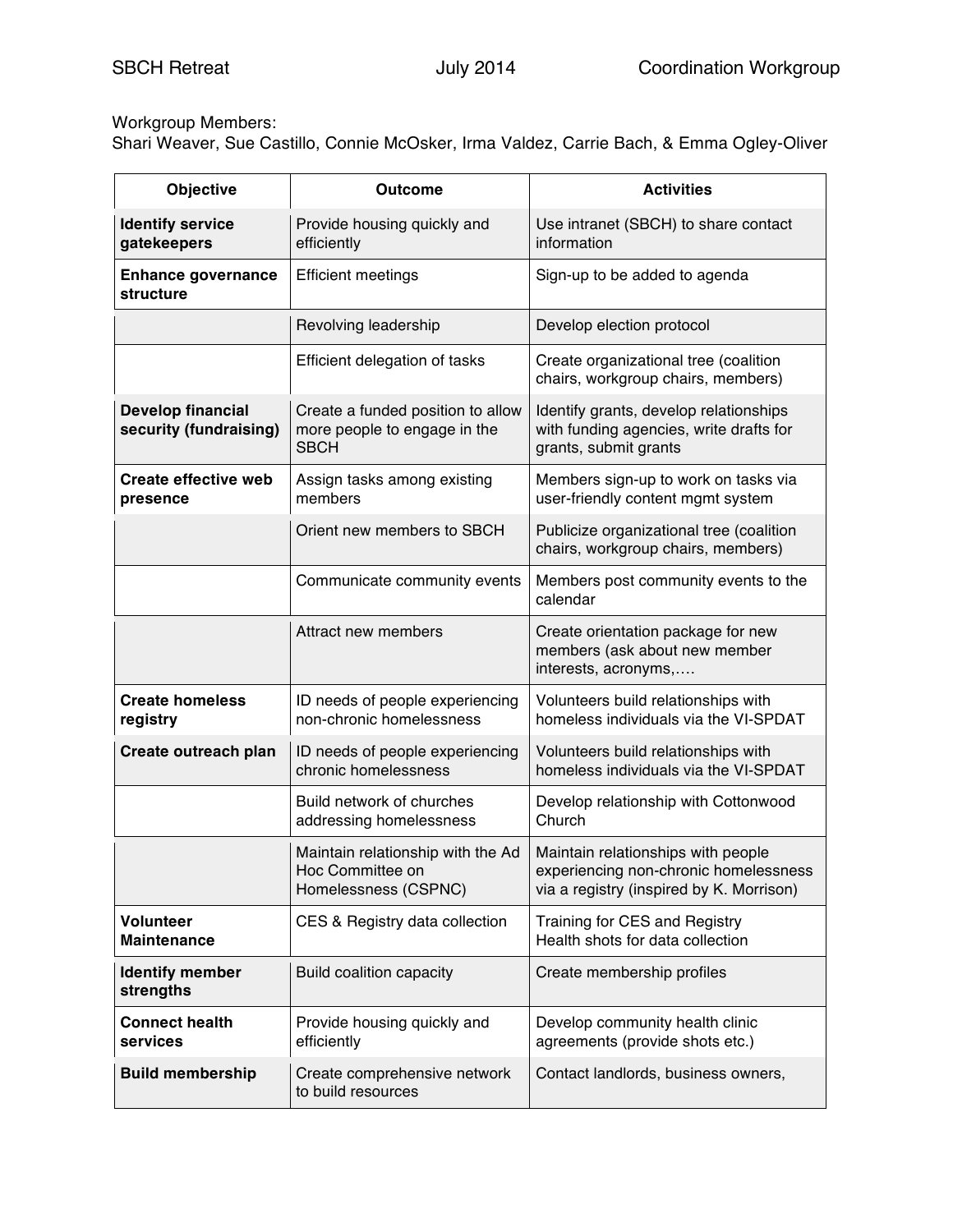### SBCH-Planning Meeting Hi-lights

Education Component:

- 1. Key focus-Website Development
	- Move the current website to a user-friendly architecture
	- Website to be hosted and maintained in-house (Nancy/Sue/Johan)

- Have a content contributor manager to get items to the webmaster on a monthly basis. (Misty)

### 2. Marketing

- Identify our events, i.e. Community gatherings, Street Fairs, etc.
- Develop promotional materials, i.e. Resource Guides, Food Banks, etc.
- Identify distribution locations for promotional materials
- Have a mobile booth to take to Community Events
- 3. Name and Logo Change
- 4. Resource Materials
	- Complete Pocket Resource Guides:
		- 1. Harbor Area-Misty and Maureen-Complete
		- 2. LAX/North-Mary Agnes-TD
		- 3. Beach Cities-Nancy Emma/Marymount
	- Food Bank
	- One Page Information Sheets-Emma/Marymount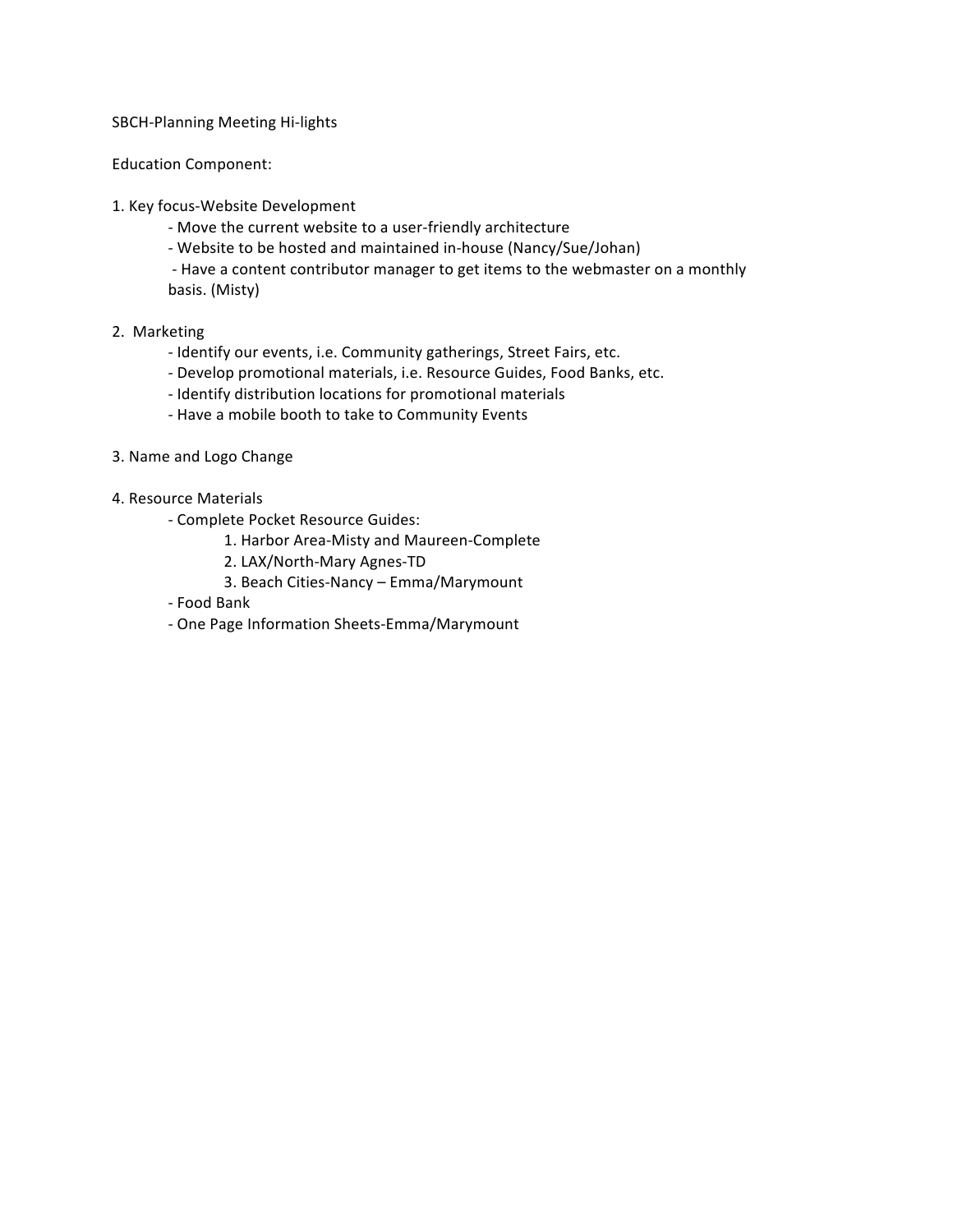## Report on Advocacy Committee Meeting South Bay Coalition for the Homeless Wednesday, August 6, 2014

Attendees: Reverend Greg Brown St.-Cross Episcopal Church, Zhena McCollum, Housing Navigator SA 8 LA County Dept. of Mental Health, Karen Caesar San Pedro, June Eicker, Beach Cities League of Women Voters -South Bay, Maria Salas -San Pedro Mental Health Center, Grace Wellman- Communities in Motion, Paul Stansbury- NAMI South Bay, and Nancy Wilcox - Co-Chair of SBCH. - Persons who could not attend who expressed interest Bill Roberson-

San Pedro Neighborhood Council, David Howden-Corporation for Supportive Housing,

The committee reviewed the purpose as discussed at the retreat:

"The goal of the Advocacy Committee is to know who the allies are and work to build the collation." There was general agreement on the need and importance of advocating with elected officials, organizations whose purpose was similar or helpful to the goals of the coalition, with the community at large to generate support and with the media to promote the goals of the coalition and to brand the coalition as the organization to provide understanding on homelessness and organization whose work would be effective in ending homelessness. As indicated in the notes from the retreat this goal may overlap with other committees and needs to be discussed further to clarify and minimize overlap with other committees.

A tentative regular meeting date would normally occur at 2 PM on the first Wednesday of the month but persons who were not able to attend the first meeting would need to be contacted. It was agreed more frequent meetings or at least contact among the members to accomplish the goals of the committee would probably be needed in the beginning. Also, more meetings or communications will be needed during periods of the year when advocacy is needed for legislation, governmental or organizational meetings, or in other decision-making processes. Email, conference calls, other meeting software such as Go To Meeting may be used to make the best use of committee member's time. The meeting was held at Polly's Pies but another location will need to be found.

From the retreat and as reflected in the retreat notes, were to identify and create database of stakeholders, educate stakeholders and the community, have symposium to educated local leaders and the public, have advocacy training, and work to have winter shelters in the South Bay area of SA 8.The committee discussed these objectives identified at the retreat and started to articulate them more fully and specifically.

The database would be of elected officials, key organizations contacts, media contact and other parties that need to be educated about the South Bay Coalition for the Homeless, and the committee would work with the Coalition to assess the position on issues and programs of these groups on issues of homelessness and others related to the Coalition. Also there was discussion about determining what cities have what kind and quantity of housing for homeless but the committee realize this may overlap with other committee's work. The committee discussed educating the local leaders and public about the issues surrounding homelessness, the work of the coalition and educating Coalition members and